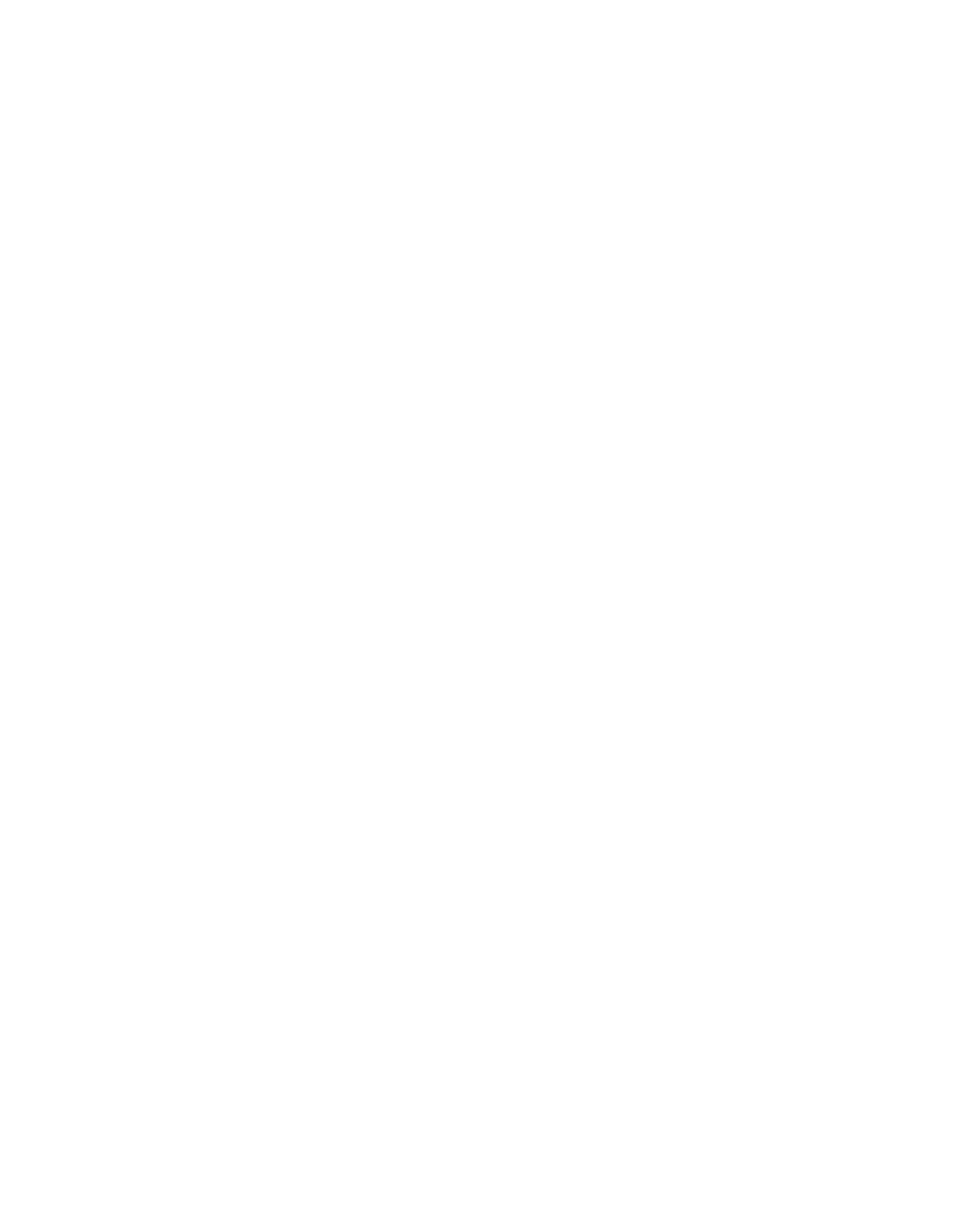|    |                                                                                                              | 51       | аι                        |
|----|--------------------------------------------------------------------------------------------------------------|----------|---------------------------|
|    |                                                                                                              | 52       | С                         |
|    |                                                                                                              | 53       | th                        |
|    | $\frac{1}{2}$                                                                                                | 54       | þ,                        |
|    |                                                                                                              | 55       | re                        |
|    | $\mathfrak{Z}$<br>The CIRM Medical and Ethical Standards                                                     | 56       | (e) "H                    |
|    | $\overline{4}$<br><b>Regulations</b>                                                                         | 57       | al                        |
|    | 5                                                                                                            | 58       | pı                        |
|    | 6<br>Notes to the reader:                                                                                    | 59       | re                        |
|    | 7<br>• This document contains a reformatted                                                                  | 60       | (1)                       |
|    | 8<br>version of the CIRM Medical and Ethical                                                                 | 61       |                           |
|    | 9<br>Standards regulations. The official version                                                             | 62       | (2)                       |
|    | 10<br>of these regulations may be found at                                                                   | 63       | (ee) "I                   |
|    | 11<br>http://www.oal.ca.gov/.                                                                                | 64<br>65 | d٥                        |
|    | 12<br>• Additional regulations may be applicable to                                                          | 66       | R                         |
|    | 13<br>CIRM funded research. See:<br>14                                                                       | 67       | S<br>(f) <mark>"In</mark> |
|    | http://www.cirm.ca.gov/cirm-operations/Regulations                                                           | 68       |                           |
|    | 15<br>§ 100010.<br>Scope of Chapter 2 - Stem Cell                                                            | 69       | eı<br>lө                  |
|    | 16<br>Research.                                                                                              | 70       | $A^{\mu}$                 |
|    |                                                                                                              | 71       | Re                        |
|    | 17<br>18                                                                                                     | 72       | res                       |
|    | The standards set forth in this chapter apply to<br>19<br>all institutions awardees, as defined by Title 17, | 73       | the                       |
|    | 20<br>California Code of Regulations, section 100020,                                                        | 74       | pe                        |
|    | 21<br>subdivision (XX), performing research, as                                                              | 75       | or.                       |
|    | 22<br>defined in Title 17, California Code of                                                                | 76       | en                        |
|    | 23<br>Regulations, section 100020, subdivision (d),                                                          | 77       | de                        |
|    | 24<br>funded by the California Institute for                                                                 | 78       | Un                        |
|    | 25<br>Regenerative Medicine (CIRM) as authorized by                                                          | 79       | as                        |
|    | 26<br>Article XXXV of the California Constitution.                                                           | 80       | $(g)$ "In                 |
|    |                                                                                                              | 81       | eı                        |
|    | 27<br>§ 100020.<br><b>Definitions.</b>                                                                       | 82       | 4                         |
|    | 28                                                                                                           | 83       | 4                         |
|    | 29<br>As used in this chapter:                                                                               | 84       | $(h)$ "P                  |
|    | 30                                                                                                           | 85       | aı                        |
|    | 31<br>(a) "Acceptably derived" means derived in                                                              | 86       | а                         |
|    | 32<br>accordance with the requirements of Code                                                               | 87       | re                        |
|    | 33<br>of California Regulations, Title 17,                                                                   | 88       | m                         |
|    | 34<br>sections 100080 and 100090.                                                                            | 89<br>90 | as                        |
|    | 35<br>(b) "CIRM" means the California Institute for                                                          | 91       | m                         |
|    | 36<br>Regenerative Medicine.                                                                                 | 92       | lo<br>$(i)$ "Re           |
|    | 37<br>(c) "Covered stem cell line" means a culture-                                                          | 93       | in                        |
|    | 38<br>derived, human pluripotent stem cell<br>39                                                             | 94       | d٥                        |
|    | population that is capable of: (1) sustained<br>40                                                           | 95       | d٥                        |
|    | propagation in culture; and (2) self-<br>41                                                                  | 96       | g٥                        |
|    | renewal to produce daughter cells with<br>42                                                                 | 97       | m                         |
|    | equivalent developmental potential. This<br>43<br>definition includes both embryonic and                     | 98       | pι                        |
|    | 44<br>non-embryonic human stem cell lines                                                                    | 99       | n٥                        |
|    | 45<br>regardless of the tissue of origin.                                                                    | 100      | uı                        |
|    | "Pluripotent" means capable of                                                                               | 101      | re                        |
|    |                                                                                                              |          |                           |
| 46 | 47<br>differentiation into mesoderm, ectoderm,                                                               | 102      | $(j)$ "So                 |

- 49 (d) "Funded research" means research<br>50 supported in whole or part by funds supported in whole or part by funds athorized by article XXXV of the alifornia Constitution. For the purpose of is chapter, training activities supported 54 by such funds shall be considered funded search. uman subject" means a living individual
	- oout whom an investigator (whether ofessional or student) conducting search obtains:
		- ) Data through intervention or interaction with the individual, or
		- () Identifiable private information.
	- Human subjects research" is research efined by Title 45 Code of Federal egulations, Part 46 (Protection of Human ubjects), revised June 23, 2005.
	- stitution" means any public or private ntity or agency (including federal, state, cal or other agencies). wardee" An Organization that is the cipient of an Award and that is legally sponsible and accountable for the use of

**funds provided and for the** rformance of the CIRM funded Project Activity. The Awardee is the entire legal tity even if a particular component is signated in the NGA. Campuses of the iversity of California shall be considered separate and individual Awardees.

- stitutional Review Board" ("IRB") is an ntity established in accordance with Title 5, Code of Federal Regulations, section 83 46.107, revised June 23, 2005.
- ermissible Expenses" means necessary nd reasonable costs directly incurred as result of donation or participation in search activities. Permissible expenses ay include but are not limited to costs ssociated with travel, housing, child care, edical care, health insurance and actual st wages.
- esearch" means a systematic vestigation, including research evelopment, testing and evaluation, esigned to develop or contribute to eneralizable knowledge. Activities which eet this definition constitute research for 98 purposes of these regulations, whether or ot they are conducted or supported nder a program which is considered search for other purposes.
- matic Cell Nuclear Transfer" ("SCNT") 103 means the transfer of a somatic cell<br>104 mucleus into an oocyte. nucleus into an oocyte.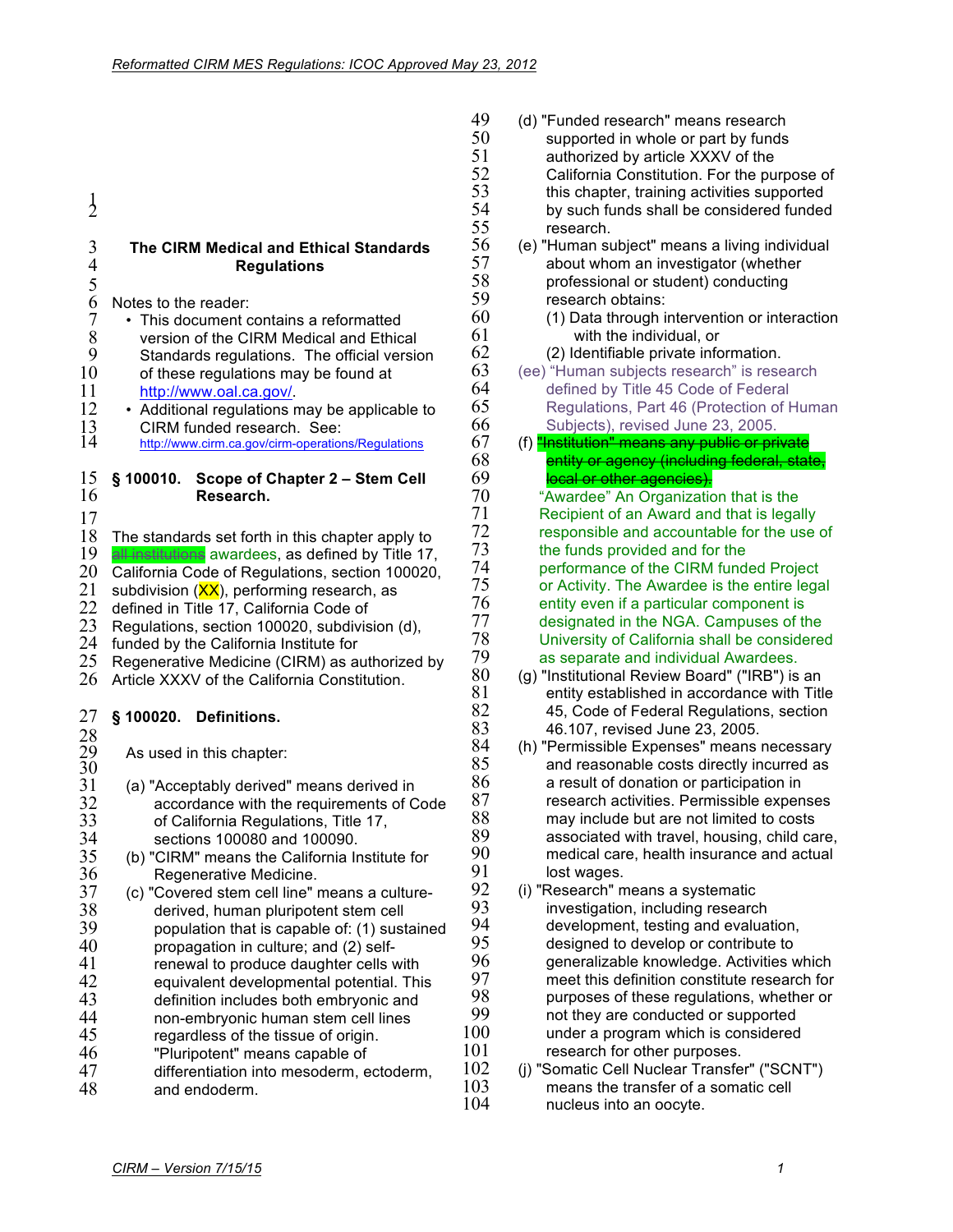| $\mathbf{1}$<br>(k) "Stem Cell Research Oversight                                          | 54                  | (                         |
|--------------------------------------------------------------------------------------------|---------------------|---------------------------|
| Committee" ("SCRO" committee) means a                                                      | 55                  |                           |
| $\frac{2}{3}$<br>4 5<br>committee established in accordance with                           | 56                  |                           |
| Code of California Regulations, Title 17,                                                  | 57                  |                           |
| section 100060.                                                                            | 58                  |                           |
|                                                                                            | 59                  |                           |
| 6<br><b>Activities Not Eligible for CIRM</b><br>$§$ 100030.                                | 60                  |                           |
| $\overline{7}$<br>Funding.                                                                 | 61                  |                           |
|                                                                                            | 62                  |                           |
| $\frac{8}{9}$<br>The following activities are not eligible for                             | 63                  |                           |
| 10<br>CIRM funding:                                                                        | 64                  |                           |
| 11                                                                                         | 65                  |                           |
| 12<br>(a) Human reproductive cloning, as defined in                                        | 66                  |                           |
| 13<br>California Health and Safety Code Section                                            | 67                  |                           |
| 14<br>125292.10. subdivision (k), or                                                       | 68                  |                           |
| 15<br>reproductive uses of SCNT prohibited by                                              | 69                  |                           |
| 16<br>article XXXV, section 3, of the California                                           | 70                  |                           |
| 17<br>Constitution.                                                                        | 71                  |                           |
| 18<br>(b) The culture in vitro of (i) any intact human                                     | 72                  |                           |
| 19<br>embryo or (ii) any product of SCNT,                                                  | 73                  |                           |
| 20<br>parthenogenesis or androgenesis, after                                               |                     |                           |
| 21<br>the appearance of the primitive streak or                                            | 74                  | § 1                       |
| 22<br>after 12 days whichever is earlier. The 12                                           | 75                  | [ <mark>Cit</mark>        |
| 23<br>day prohibition does not count any time                                              | 76                  | Ter                       |
| 24<br>during which the embryos and/or cells                                                | 77                  | reg                       |
| 25<br>have been stored frozen.                                                             | 78                  | the                       |
| 26<br>(c) The introduction of stem cells from a                                            | 79                  | e                         |
| 27<br>covered stem cell line into nonhuman                                                 | 80                  | fa                        |
| 28<br>primate embryos.                                                                     | 81                  | $\Theta$                  |
| 29<br>(d) The introduction of any stem cells, whether                                      | 82                  | d                         |
| 30<br>human or nonhuman, into human                                                        | 83                  | n                         |
| 31<br>embryos.                                                                             | 84                  | f                         |
| 32<br>(e) Breeding any animal into which covered                                           | 85                  |                           |
| 33<br>stem cells from a covered stem cell line                                             | 86                  | $\overline{\mathfrak{t}}$ |
| 34<br>have been introduced such that they could                                            | 87                  | $\ddot{\mathrm{t}}$       |
| 35<br>contribute to the germ line.                                                         | 88                  | $\overline{\mathcal{H}}$  |
| 36<br>(f) The transfer to a uterus of a genetically<br>37                                  | 89                  |                           |
| modified human embryo.                                                                     | 90                  | $\overline{\mathcal{H}}$  |
| 38                                                                                         | 91                  |                           |
| § 100040.<br><b>Institutional Assurance of</b><br>39<br>Compliance.                        | 92                  |                           |
| 40                                                                                         | 93                  |                           |
| 41                                                                                         | 94                  | $\overline{\mathcal{H}}$  |
| (a) All research institutions awardees shall be<br>42<br>responsible for providing written | 95                  |                           |
| 43<br>assurance satisfactory to CIRM that                                                  | 96                  | $\theta$                  |
| 44<br>CIRM-funded research complies with the                                               | 97                  | $\overline{\mathcal{F}}$  |
| 45<br>requirements set forth in this chapter.                                              | 98                  |                           |
| 46<br><b>Each institution</b>                                                              | 99                  |                           |
| 47<br>(1) All awardees shall ensure that the                                               | 100                 |                           |
| 48<br>chancellor, chief executive officer or                                               | 101                 | $\theta$                  |
| 49<br>person with plenary authority                                                        |                     |                           |
| 50<br>designates an institutional official                                                 | 102                 | § 1⊧                      |
| 51<br>responsible for oversight of and                                                     | 103                 |                           |
| 52<br>documentation of compliance for                                                      | 104                 |                           |
| 53<br><b>GIRM-funded research:</b>                                                         | 105<br>1 $\Omega$ C | (ć                        |
|                                                                                            |                     |                           |

- (b) All awardees conducting human subjects research or research requiring SCRO committee review and approval under 57 Code of California Regulations, title 17, section 100070 shall.
	- $(1)$  Designate one or more IRB(s); (2) Designate one or more SCRO committee(s) established in accordance with the requirements of Code of California Regulations, title 64 17, section 100060.
	- 65 (c) All awardees shall ensure that clinical personnel conducting human subjects research, who have a conscientious objection, not be required to participate in providing donor information or securing donor consent for research use of gametes or embryos. That privilege shall not extend to the care of a donor or recipient.

## 74 **§ 100050. Compliance.**

- e: Failure Compliance and Award mination from Grants Administration Policy;
- ulation below is duplicative if this section of

## GAP<sub>1</sub>

**Frantees must report promptly to CIRM any** ailure to comply with the terms and conditions f an award. Depending on the severity and uration of the non-compliance, CIRM actions ay include, but are not limited to, the **Howing:** 

- a) Temporary withholding of payment; a) Placing special conditions on awards; s) Conversion to a reimbursement payment
- method; d) Precluding the grantee (principal investigator (PI) or grantee organization, as appropriate) from obtaining future
- awards for a specified period; e) Debarment from receipt of further CIRM
- funds:
- Recovery of previously awarded funds;
- g) Civil action, including referring the matter to the Office of the Attorney General of the State of California for investigation and enforcement:
- h) Other available legal remedies.

## 102 **§ 100060. SCRO Committee Membership**  and Function.

105 (a) A SCRO committee shall be comprised of 106 (a) persons with expertise in, including but no persons with expertise in, including but not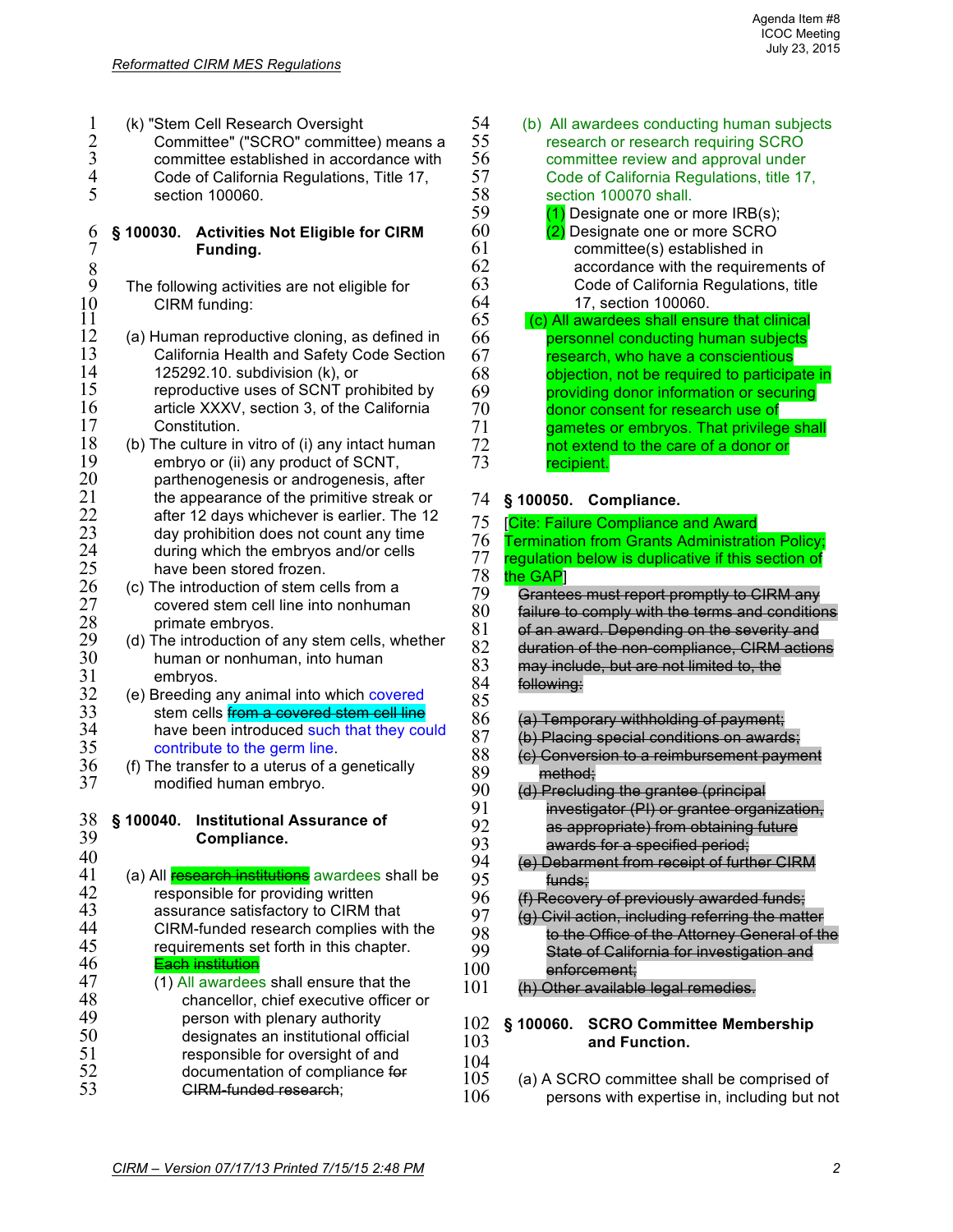| 1        | limited to, developmental biology, stem                                      | 55         |
|----------|------------------------------------------------------------------------------|------------|
|          | cell research, molecular biology, assisted                                   | 56         |
| 2 3 4 5  | reproduction, and ethical issues in stem                                     | 57         |
|          | cell research. A SCRO committee shall                                        | 58         |
|          | include at least one non-scientist member                                    | 59         |
| 6        | of the public who is not employed by, or                                     | 60         |
| 7        | part of the immediate family of a person                                     | 61         |
| 8        | who is affiliated with the institution. In                                   | 62         |
| 9        | addition, a SCRO committee shall include                                     | 63         |
| 10       | at least one patient advocate.                                               | 64         |
| 11       | (b) Any member of a SCRO committee may                                       | 65         |
| 12       | be reimbursed for reasonable out-of-                                         | 66         |
| 13       | pocket expenses for attending the                                            | 67         |
| 14       | meeting, not including lost wages. No                                        | 68         |
| 15       | SCRO committee may have a member                                             | 69<br>70   |
| 16<br>17 | participate in the SCRO committee's initial                                  | 71         |
| 18       | or continuing review of any project in<br>which the member has a conflicting | 72         |
| 19       | interest, except to provide information to                                   | 73         |
| 20       | the SCRO committee.                                                          | 74         |
| 21       | (c) The designated SCRO committee shall                                      | 75         |
| 22       | provide scientific and ethical review of                                     | 76         |
| 23       | CIRM-funded research consistent with the                                     | 77         |
| 24       | requirements of Section 100070 and other                                     | 78         |
| 25       | applicable CIRM requirements.                                                | 79         |
| 26       | (d) The SCRO committee shall facilitate                                      | 80         |
| 27       | education of investigators with applicable                                   | 81         |
| 28       | requirements of this chapter.                                                | 82         |
| 29       | (e) A SCRO committee may provide oversight                                   | 83         |
| 30       | for two or more funded research                                              | 84         |
| 31       | institutions, provided the SCRO committee                                    | 85         |
| 32       | has oversight authority consistent with the                                  | 86         |
| 33<br>34 | requirements of this chapter.                                                | 87<br>88   |
| 35       | (f) A SCRO committee may be convened by                                      | 89         |
| 36       | an institution, a group of institutions, the<br>CIRM or other state agency.  | 90         |
|          |                                                                              | 91         |
| 37       | § 100070.<br><b>SCRO Committee Review and</b>                                | 92         |
| 38       | <b>Notification.</b>                                                         | 93         |
| 39       |                                                                              | 94         |
| 40       | (a) CIRM-funded Research involving the                                       | 95         |
| 41       | procurement or use of human oocytes or                                       | 96         |
| 42       | the creation of human gametes may not                                        | 97         |
| 43       | commence without SCRO committee                                              | 98         |
| 44       | review and approval in writing. If CIRM-                                     | 99         |
| 45       | funded research involves the procurement                                     | 100        |
| 46       | of human oocytes from a living donor, a                                      | 101        |
| 47       | member of the committee with expertise in                                    | 102        |
| 48       | assisted reproduction shall be present.                                      | 103        |
| 49       | The designated SCRO committee may                                            | 104        |
| 50       | require that modification be made to                                         | 105<br>106 |
| 51       | proposed research or documentation of                                        | 107        |
| 52       | compliance with the requirements of                                          | 108        |
| 53       | subdivision (a)(3) of this regulation as a                                   | 109        |
| 54       | condition of granting its approval. At a                                     | 11 $\cap$  |

minimum, the SCRO committee shall require the investigator to:

- 57 (1) Provide an acceptable scientific rationale for the need to procure or use human oocytes or create human gametes. In the case of human oocyte procurement a justification for the number needed shall be provided. If SCNT is proposed a justification for SCNT shall be provided.
	- (2) Demonstrate experience, expertise or training in derivation or culture of human or nonhuman stem cell lines.
	- (3) Provide documentation of compliance with any required review of the proposed research by an IRB, Institutional Animal Care and Use Committee (IACUC), Institutional Bioethics Committee (IBC), or other mandated review.
- (b) CIRM-funded Research involving procurement, creation or use of human blastocysts or embryos may not commence without SCRO committee review and approval in writing. The designated SCRO committee may require that modification be made to proposed research or documentation of compliance with the requirements of subdivision  $(b)(3)$ of this regulation as a condition of granting its approval. At a minimum, the SCRO committee shall require the investigator to: (1) Provide an acceptable scientific
	- rationale for the need to create or use blastocysts or embryos including a justification for the number needed.
	- (2) Demonstrate experience, expertise or training in derivation or culture of human or nonhuman stem cell lines.
	- (3) Provide documentation of compliance with any required review of the proposed research by an IRB, Institutional Animal Care and Use Committee (IACUC), Institutional Bioethics Committee (IBC), or other mandated review.
- (c) CIRM-funded Human subjects research, as defined by Title 45 Gode of Federal Regulations, Part 46 (Protection of Human Subjects), revised June 23, 2005, and California Health and Safety Code section 24173 with the aim to create, from sources other than human gametes, blastocysts or embryos, or use a covered stem cell line may not commence without written 110 notification of the SCRO committee. A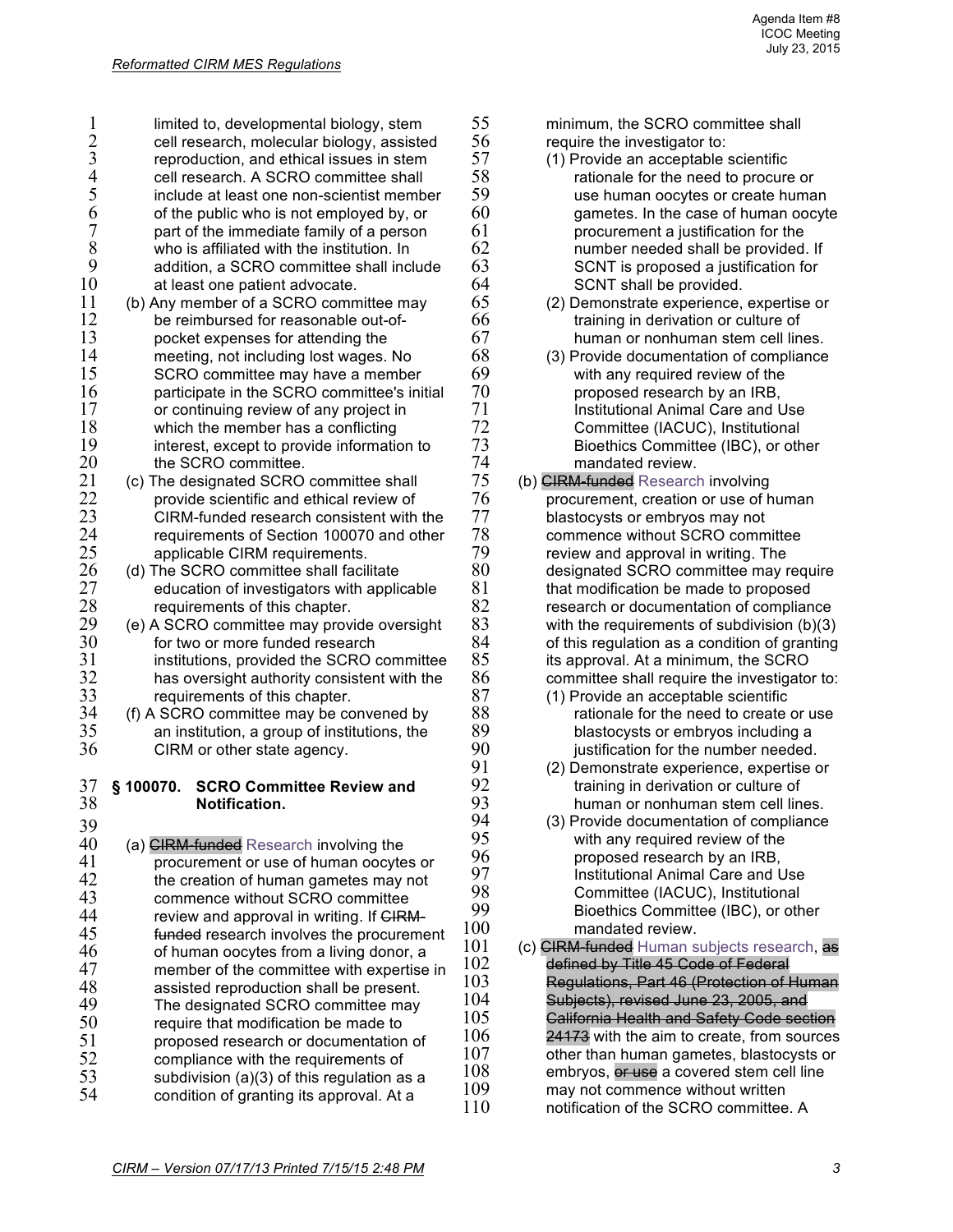| 1                   | statement from the designated institutional          | 56         |
|---------------------|------------------------------------------------------|------------|
|                     | official (section 100040(b)(1)) may be               | 57         |
|                     | provided in lieu of SCRO committee                   | 58         |
| $\frac{2}{3}$<br>45 | notification. The institutional official shall       | 59         |
|                     | submit documentation of any required                 | 60         |
| 6                   | review of the proposed research by an                | 61         |
| 7                   | IRB, IACUC, IBC, or other mandated                   | 62         |
| 8                   | review. Research may include animal                  | 63         |
| 9                   | assays to evaluate pluripotency; however,            | 64         |
| 10                  | subsequent introduction of derived                   | 65         |
| 11                  | covered stem cell lines in non-human                 | 66         |
| 12                  | animals shall be reviewed in accordance              | 67         |
| 13                  | with section (e). The designated SCRO                | 68         |
| 14                  | committee may require the investigator to:           | 69         |
| 15                  | (1) Demonstrate experience, expertise or             | 70         |
| 16                  | training in derivation or culture of                 | 71         |
| 17                  | human or nonhuman stem cell lines.                   | 72         |
| 18                  | (2) Provide documentation of compliance              | 73         |
| 19                  | with any required review of the                      | 74         |
| 20                  | proposed research by an IRB,                         | 75         |
| 21                  | <b>Institutional Bioethics Committee</b>             | 76         |
| 22                  | (IBC), or other mandated review.                     | 77         |
| 23                  | (3) Document how stem cell lines will be             | 78         |
| 24                  | characterized, validated, stored, and                | 79         |
| 25                  | distributed to ensure that the                       | 80         |
| 26                  | confidentiality of the donor(s) is                   | 81         |
| 27                  | protected.                                           | 82         |
| 28                  | (d) <b>CIRM-funded</b> Purely in vitro research with | 83         |
| 29                  | the aim to create or use a covered stem              | 84         |
| 30                  | cell line from non-identifiable cells may not        | 85         |
| 31                  | commence with out written notification of            | 86         |
| 32                  | the SCRO committee. A statement from                 | 87         |
| 33                  | the designated institutional official (section       | 88         |
| 34                  | 100040(b)(1)) may be provided in lieu of             | 89         |
| 35                  | SCRO committee notification if human                 | 90         |
| 36                  | somatic cells conform to the requirements            | 91         |
| 37                  | of Section 100080(a)(3); or the covered              | 92         |
| 38                  | stem cell line(s) are recognized by an               | 93         |
| 39                  | authorized authority. At a minimum the               | 94         |
| 40                  | statement shall certify the:                         | 95         |
| 41                  | (1) Human somatic cells conform to the               | 96         |
| 42                  | requirements of Section 100080(a)(3);                | 97         |
| 43                  | or                                                   | 98         |
| 44                  | (2) The covered stem cell lines are                  | 99         |
| 45                  | recognized by an authorized authority.               | 100        |
| 46                  | In addition, the institutional official shall        | 101        |
| 47                  | submit documentation of any required                 | 102        |
| 48                  | review of the proposed research by an                | 103        |
| 49                  | IRB, IACUC, IBC, or other mandated                   | 104        |
| 50                  | review. Research may include animal                  | 105        |
| 51                  | assays to evaluate pluripotency; however,            | 106        |
| 52                  | subsequent introduction of derived                   | 107        |
| 53                  | covered stem cell lines in non-human                 | 108        |
| 54                  | animals shall be reviewed in accordance              | 109        |
| 55                  | with section (e).                                    | 110<br>111 |
|                     |                                                      |            |

| 56  | (e) The introduction of covered stem cells into |
|-----|-------------------------------------------------|
| 57  | nonhuman mammalian blastocysts or               |
| 58  | fetuses or introducing human neural-            |
| 59  | progenitor cells into the brain of non-         |
| 60  | human animals at any state of embryonic,        |
| 61  | fetal, or postnatal development may not         |
| 62  | commence without SCRO committee                 |
| 63  | review and approval in writing. Studies         |
| 64  | involving postnatal animals performed           |
| 65  | pursuant to a FDA Investigational New           |
| 66  | Drug (IND) or Device application are            |
| 67  | exempt from SCRO committee review and           |
| 68  | approval. The designated SCRO                   |
| 69  | committee may require that modification         |
| 70  | be made to proposed research or                 |
| 71  | documentation of compliance with the            |
| 72  | requirements of subdivision (e)(3) of this      |
| 73  | regulation as a condition of granting its       |
| 74  | approval. The SCRO committee may                |
| 75  | establish guidelines and procedures for         |
| 76  | expedited review of animal research so          |
| 77  | that review by the entire SCRO committee        |
| 78  | is not required. At a minimum, the SCRO         |
| 79  | committee shall require the investigator to:    |
| 80  | (1) Provide an acceptable scientific            |
| 81  | rationale for introducing stem cells into       |
| 82  | non-human animals.                              |
| 83  | (2) Provide assurance that all covered          |
| 84  | stem cell lines have been acceptably            |
| 85  | derived.                                        |
| 86  | (3) Evaluate the probable pattern and           |
| 87  | effects of differentiation and                  |
| 88  | integration of the human cells into the         |
| 89  | nonhuman animal tissues.                        |
| 90  | (4) Provide documentation of compliance         |
| 91  | with any required review of the                 |
| 92  | proposed research by an IRB, IACUC,             |
| 93  | IBC, or other mandated review.                  |
| 94  | (f) CIRM-funded research introducing cells      |
| 95  | from covered stem cell lines into a live        |
| 96  | born human may not commence without             |
| 97  | SCRO committee review and approval in           |
| 98  | writing. The designated SCRO committee          |
| 99  | may require that modification be made to        |
| 100 | proposed research or documentation of           |
| 101 | compliance with the requirements of             |
| 102 | subdivision (f)(4) of this regulation as a      |
| 103 | condition of granting its approval. At a        |
| 104 | minimum, the SCRO committee shall               |
| 105 | require the investigator to:                    |
| 106 | (1) Provide an acceptable scientific for        |

- rationale introducing stem cells into humans.
- (2) Provide assurance that all covered stem cell lines have been acceptably 111 derived.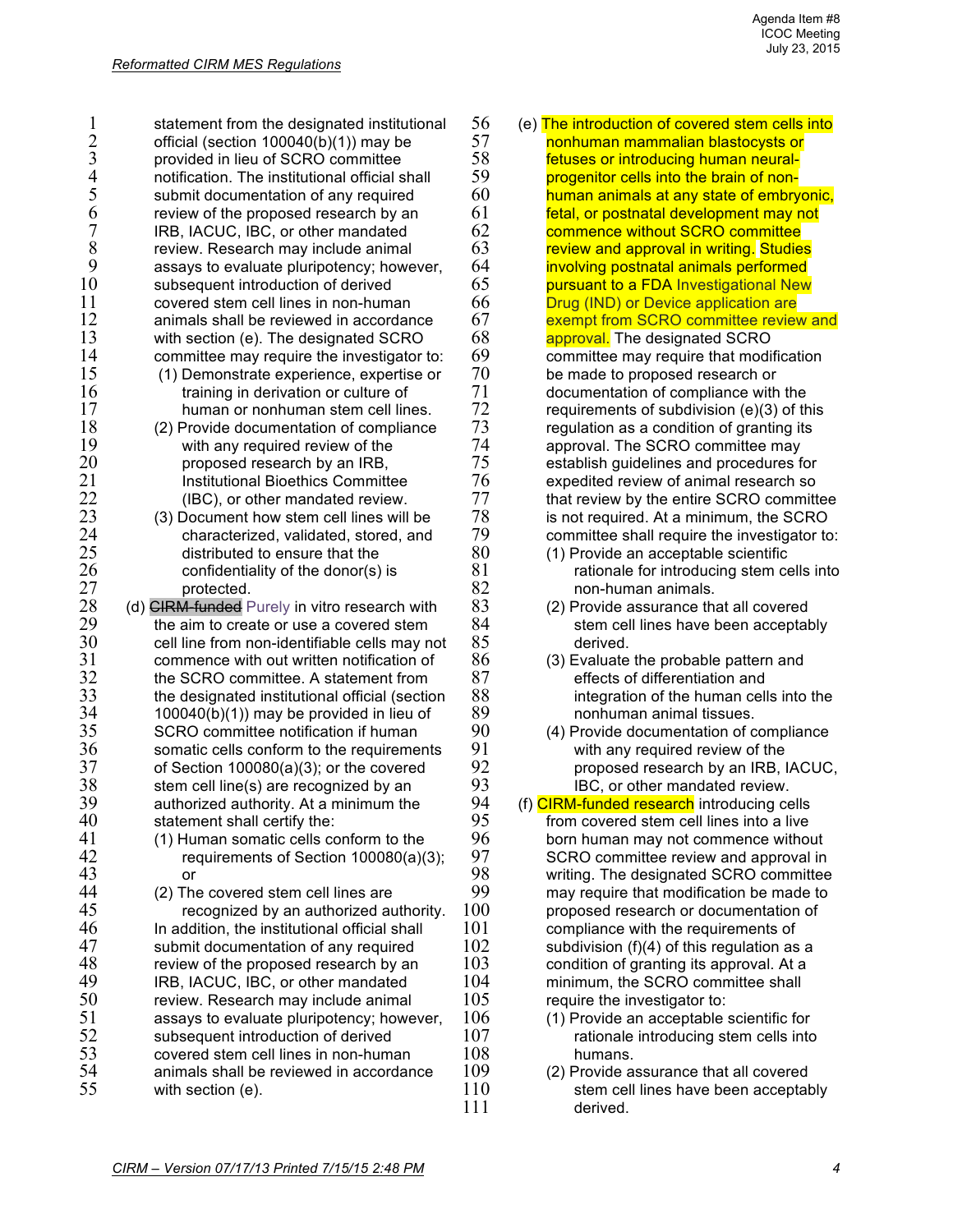|          | (3) Evaluate the probable pattern and                              | $\frac{5}{5}$<br>$\frac{5}{5}$ |
|----------|--------------------------------------------------------------------|--------------------------------|
| 2 3 4 5  | effects of differentiation and                                     |                                |
|          | integration of the human cells into the                            |                                |
|          | human tissues.                                                     |                                |
|          | (4) Provide documentation of compliance                            | 6                              |
| 6<br>7   | with any required review of the                                    | 6                              |
|          | proposed research by an IRB, IACUC,                                | 6                              |
| 8        | IBC, or other mandated review.                                     | 6                              |
| 9        | (g) In cases where SCRO committee approval                         | 6                              |
| 10       | is required, a SCRO committee shall notify                         | 6                              |
| 11       | investigators in writing of its decision to                        | 6                              |
| 12       | approve or disapprove the proposed                                 | 6                              |
| 13       | research activity, or of modifications                             | 6                              |
| 14       | required to secure SCRO committee                                  | 6                              |
| 15       | approval of the research activity. If the                          | 7                              |
| 16       | SCRO committee decides to disapprove a                             | $\frac{7}{7}$                  |
| 17       | research activity, it shall include in its                         |                                |
| 18       | written notification a statement of the                            | $\overline{7}$                 |
| 19       | reasons for its decision and give the                              | $\overline{7}$                 |
| 20       | investigator an opportunity to respond in                          |                                |
| 21       | person or in writing.                                              |                                |
| 22       | (h) SCRO committee approvals shall be                              | フフフファ                          |
| 23       | reviewed no less frequently than once per                          |                                |
| 24       | year. The renewal review shall confirm                             |                                |
| 25       | compliance with all applicable rules and                           | 8                              |
| 26       | regulations. The SCRO committee may                                |                                |
| 27       | establish guidelines and procedures for                            | $\frac{8}{8}$                  |
| 28       | expedited review of renewals so that                               |                                |
| 29       | review by the entire SCRO committee is                             |                                |
| 30       | not required.                                                      |                                |
|          |                                                                    |                                |
| 31       | <b>Acceptable Research Materials.</b><br>§ 100080.                 |                                |
| 32       |                                                                    |                                |
|          | All covered stem cell lines used in CIRM-funded                    |                                |
| 33       |                                                                    | 8888888                        |
|          |                                                                    |                                |
| 34       | research must be "acceptably derived."                             |                                |
| 35       | (a) To be "acceptably derived," the covered                        | 9<br>9<br>9                    |
| 36       | stem cell line must meet one of the                                | 9                              |
| 37       | following three criteria:                                          | 9                              |
| 38       | (1) The covered stem cell line is                                  |                                |
| 39       | recognized by an authorized authority.                             | 9                              |
| 40       | To be recognized by an authorized                                  | 9                              |
| 41       | authority the stem cell line must:                                 |                                |
| 42       | (A) Be approved by the National                                    | 9<br>9<br>9                    |
| 43       | Institutes of Health; or                                           | 10                             |
| 44       | (B) Be deposited in the United                                     |                                |
| 45       | Kingdom Stem Cell Bank; or                                         | 10<br>10                       |
| 46       | (C) Be derived by, or approved for use                             |                                |
| 47       | by, a licensee of the United                                       | 10<br>10                       |
| 48       | Kingdom Human Fertilization and                                    | 10                             |
| 49       | Embryology Authority; or                                           | 10                             |
| 50       | (D) Be derived in accordance with the                              |                                |
| 51       | Canadian Institutes of Health                                      | 10<br>10                       |
| 52       | <b>Research Guidelines for Human</b>                               |                                |
| 53<br>54 | Pluripotent Stem Cell Research<br>under an application approved by | 10<br>11                       |

- 6 **Committee; or**<br>7 **(E)** Be derived in a 57 (E) Be derived in accordance with the 8 **Symbol September Guidelines for Derivation**<br>5 **Japanese Guidelines for Derivation** 59 and Utilization of Human 60 Embryonic Stem Cells; or<br>1 (F) Be derived under license
- 1 (F) Be derived under license of the<br>2 Australian National Health and 2 **Australian National Health and**<br>3 **Australian Health Andrew Medical Research Council**; or 3 Medical Research Council; or<br>4 (G) Be derived in accordance with
- 4 (G) Be derived in accordance with<br>5 California Code of Regulations 65 California Code of Regulations, title 66 17, section 100090.
- 7 (2) The covered stem cell line is derived<br>8 under the following conditions: 8 **behavior under the following conditions:**<br>9 **68 CAL DODOTS** of human gametes
- 9 (A) Donors of human gametes,<br>0 (embryos, somatic cells or times) 0 embryos, somatic cells or tissue<br>1 eave voluntary and informed 1 gave voluntary and informed<br>2 consent: and
- 2 consent; and<br>3 (B) Donors of hur 73 (B) Donors of human gametes or 4 embryos did not receive valuable<br>5 consideration. For embryos 5 consideration. For embryos<br>6 coriginally created using in view 6 **6** originally created using in vitro<br>7 **buying the fertilization for reproductive** 7 **fertilization for reproductive**<br>8 **burposes and were no long** 8 **188 purposes and were no longer**<br>9 **peeded for this purpose "value**" 9 **199 needed for this purpose "valuable**<br>0 **needed for this purpose "valuable**" does not include consideration" does not include 1 payments to original gamete<br>2 donors in excess of "permiss" 2 donors in excess of "permissible<br>3 expenses." Original gamete 83 expenses." Original gamete 4 donors may receive reimbursement<br>5 for permissible expenses as 5 for permissible expenses as<br>6 for permissible expenses as<br>6 defined in California Code of 86 defined in California Code of 8 Regulations, title 17, section<br>8 100020, subdivision (h), and 8 100020, subdivision (h), and<br>9 (C) Donation of human gametes.
- 9 (C) Donation of human gametes,<br>0 (embryos, somatic cells or tiss 0 embryos, somatic cells or tissue<br>1 was overseen by an IRB (or, in t 1 was overseen by an IRB (or, in the<br>2 case of foreign sources, an IRB- $\frac{2}{3}$  case of foreign sources, an IRB-<br> $\frac{3}{3}$ 3 equivalent); and<br>4 (D) Individuals who d
- 4 (D) Individuals who consented to<br>5 donate stored human gamete 5 donate stored human gametes,<br>6 embrvos, somatic cells or tissue 6 embryos, somatic cells or tissue<br>7 were not reimbursed for the cost 7 were not reimbursed for the cost of<br>8 storage prior to donation. 8 storage prior to donation.<br>9 (3) The covered stem cell line is
- 9 (3) The covered stem cell line is derived<br>0 from non-identifiable human somatic 0 from non-identifiable human somatic<br>1 cells under the following conditions: cells under the following conditions:
- $2$  (A) The derivation did not result from<br>3 the transfer of a somatic cell 103 the transfer of a somatic cell<br>4 mucleus into a human oocyte 4 mucleus into a human oocyte<br>5 (SCNT) or the creation or use  $105$  (SCNT) or the creation or use of a<br>6 human embryo: and
- 6 human embryo; and<br>7 (B) The somatic cells hav 107 (B) The somatic cells have no<br>8 associated codes or links 108 **8** associated codes or links<br>
108 **paintained** by anyone that 109 maintained by anyone that would  $identify$  to the investigator(s) the 111 donor of the specimens, or, if such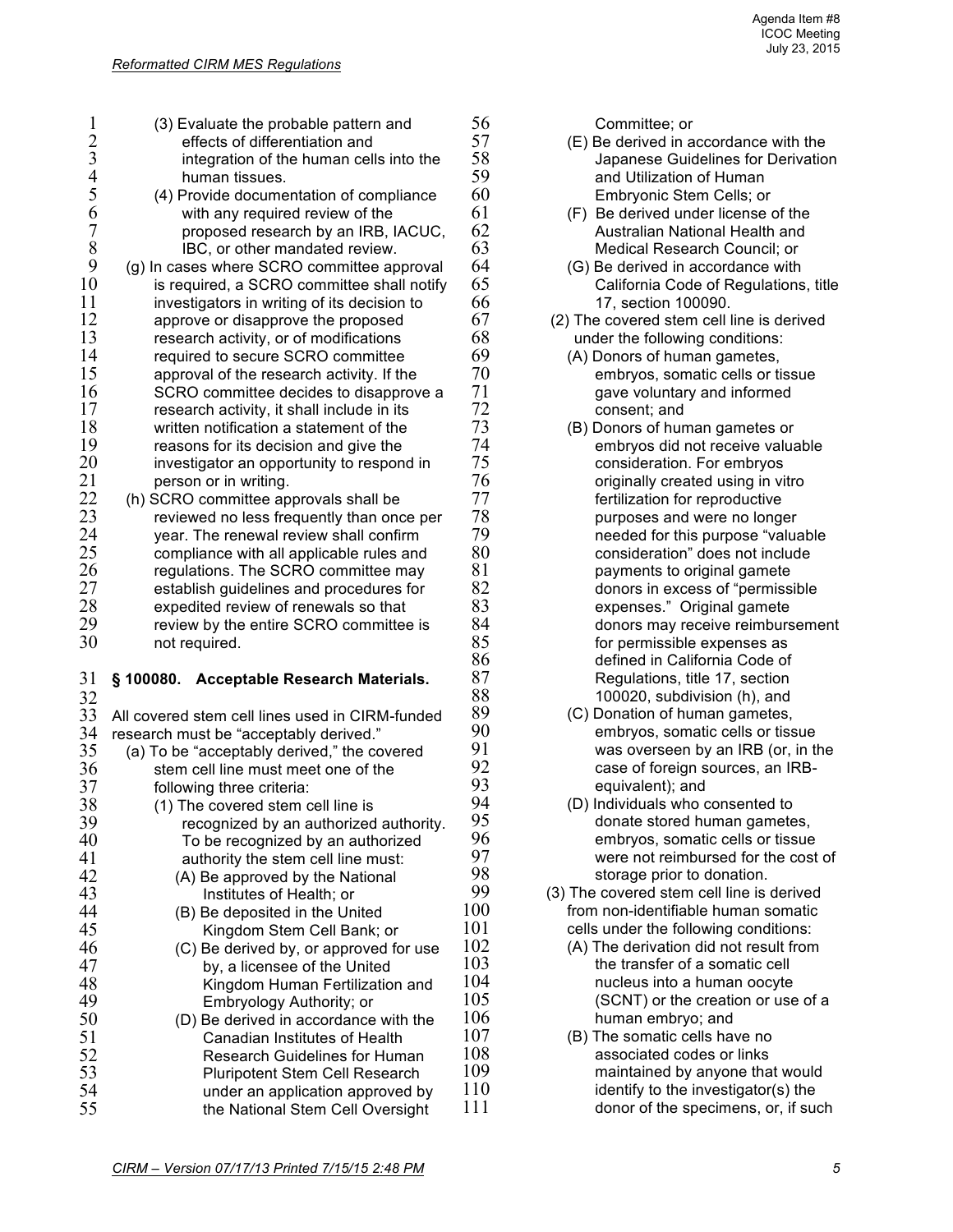1 codes or links exist, that the<br>
2 identity of the donor is not re<br>
3 ascertainable because, for identity of the donor is not readily 3 ascertainable because, for 4 example:<br>5 (i) The key to 5 (i) The key to decipher the code or link<br>6 is destroyed before the research 6 is destroyed before the research<br>7 begins; 7 begins;<br>8 (ii) An agree 8 (ii) An agreement prohibits release of<br>9 the key to the investigators under 9 the key to the investigators under<br>10 any circumstances: 10 any circumstances;<br>11 (iii) IRB-approved writte 11 (iii) IRB-approved written policies and<br>12 operating procedures for a 12 operating procedures for a<br>13 metal operation of data manager 13 **13** repository or data management<br>14 *center prohibit releasing the key* 14 center prohibit releasing the key<br>15 under any circumstances: or under any circumstances; or 16 (iv) The release of the key to the 17 17 investigators is forbidden by law.<br>18 (b) In addition to the requirements of  $18$  (b) In addition to the requirements of 19 subdivision (a) of this chapter, the 19 subdivision (a) of this chapter, the<br>20 following requirements apply to the 20 following requirements apply to the<br>21 derivation and use of all covered stre  $21$  derivation and use of all covered stem cell<br> $22$  lines. 22 lines.<br>23 (1) Ar  $23$  (1) Any covered stem cell line derived<br> $24$  from any intact human embryo, an 24 from any intact human embryo, any<br>25 product of SCNT, parthenogenesis o  $25$  product of SCNT, parthenogenesis or androgenesis after 12 days in culture 26 androgenesis after 12 days in culture  $27$  may not be used unless prior approval  $28$  is obtained from the Independent 28 is obtained from the Independent<br>29 Citizens Oversight Committee. 29 Citizens Oversight Committee, 30 **constituted under Health & Safety**<br>31 **Code. section 125290.15. Use of** a Code, section 125290.15. Use of any 32 covered stem cell line derived from<br>33 any intact human embryo, any prod 33 any intact human embryo, any product<br>34 of SCNT, parthenogenesis or 34 of SCNT, parthenogenesis or 35 **androgenesis after 14 days or after**<br>36 **blue and the annearance of the primitive stre** 36 the appearance of the primitive streak<br>37 is prohibited. The 12-14 day limit does is prohibited. The 12-14 day limit does 38 not include any time during which the 39 cells have been frozen.  $39$  cells have been frozen.<br> $40$  (2) Any payments for the pu 40 (2) Any payments for the purchase of<br>41 covered stem cell lines, somatic c 41 covered stem cell lines, somatic cells,<br>42 or human tissue to persons other than 42 or human tissue to persons other than<br>43 the original donors shall be limited to  $\frac{43}{44}$  the original donors shall be limited to  $\frac{44}{4}$ 44 those costs identified in Health &<br>45 Safety Code, section 125290.35. Safety Code, section 125290.35,  $46$  subdivision (b)(5). Any payment for 47 gametes and embryos, to persons<br>48 for than the original donors, shall other than the original donors, shall be 49 limited to necessary and reasonable<br>50 costs directly incurred as a result of 50 costs directly incurred as a result of<br>51 conviding materials for research. 51 **providing materials for research,**<br>52 which include but are not limited 52 which include but are not limited to<br>53 expenditures associated with 53 expenditures associated with<br>54 **beical** processing, quality control, ste 54 processing, quality control, storage, or<br>55 transportation. transportation.

## 56 **§ 100081. Petition for Lines Derived Prior to**  57 **November 22, 2006.**

58<br>59 59 For a covered stem cell line derived before<br>60 November 22, 2006, the ICOC may find in 60 November 22, 2006, the ICOC may find in public  $61$  session that it is acceptably derived pursuant to  $62$  the following procedure: 62 the following procedure:<br>63 (a) A person or entity s

- 63 (a) A person or entity seeking ICOC approval  $64$  for a covered stem cell line not otherwise<br> $65$  acceptably derived under Title 17. acceptably derived under Title 17, 66 California Code of Regulations, section 67 100080, shall submit a petition in a form<br>68 as required by CIRM. That petition shall, as required by CIRM. That petition shall,  $69$  at a minimum, provide the following<br> $70$  information: 70 information:<br>71 (1) The nam
- $71$  (1) The name or designation of the covered stem cell line:  $72$  covered stem cell line;<br> $73$  (2) Information about the n
- 73 (2) Information about the nature of the consents given by the donors of 74 consents given by the donors of 75 human gametes, embryos, somatic<br>76 cells or tissue used to create the 76 cells or tissue used to create the<br>77 covered stem cell line, including 77 covered stem cell line, including 78 copies of any such consents given;<br>79 (3) Information about whether the donor
- 79 (3) Information about whether the donors<br>80 of human gametes, embryos, somatic of human gametes, embryos, somatic 81 cells or tissue used to create the<br>82 covered stem cell line received 82 **b** covered stem cell line received<br>83 valuable consideration in excha 83 valuable consideration in exchange for<br>84 their donation, including copies of any 84 their donation, including copies of any<br>85 documents reflecting such exchanges: documents reflecting such exchanges;
- 86 (4) Information about whether the<br>87 (donation of human gametes. 87 donation of human gametes, embryos,<br>88 somatic cells or tissue used to create 88 somatic cells or tissue used to create<br>89 between the covered stem cell line was  $89$  the covered stem cell line was<br>90 overseen by an IRB or equival 90 overseen by an IRB or equivalent,<br>91 only including copies of any documents 91 including copies of any documents<br>92 **included** reflecting such a review:  $92$  reflecting such a review;<br> $93$  (5) Information about whethe
- 93 (5) Information about whether the donors<br>94 of human gametes embryos somatic 94 of human gametes, embryos, somatic<br>95 cells or tissue used to create the 95 cells or tissue used to create the<br>96 covered stem cell line were 96 covered stem cell line were<br>97 ceimbursed for the cost of s 97 **reimbursed for the cost of storage**<br>98 **reading organization** including copies 98 **prior to donation, including copies of** 99 99 any documentation reflecting such<br>100 reimbursements: reimbursements:
- 101 (6) Information regarding "best practices" 102 at the time of donation of human<br>103 cametes embryos somatic cells 103 gametes, embryos, somatic cells or<br>104 tissue, including any documents 104 tissue, including any documents<br>105 substantiating those practices for 105 substantiating those practices for each<br>106 type of donation: 106 type of donation;<br>107 (7) A statement descri
- 107 (7) A statement describing the scientific<br>108 and/or clinical necessity for granting 108 and/or clinical necessity for granting<br>109 the petition: and 109 the petition; and<br>110 (8) Information subm
- (8) Information submitted in connection 111 with the petition that is of a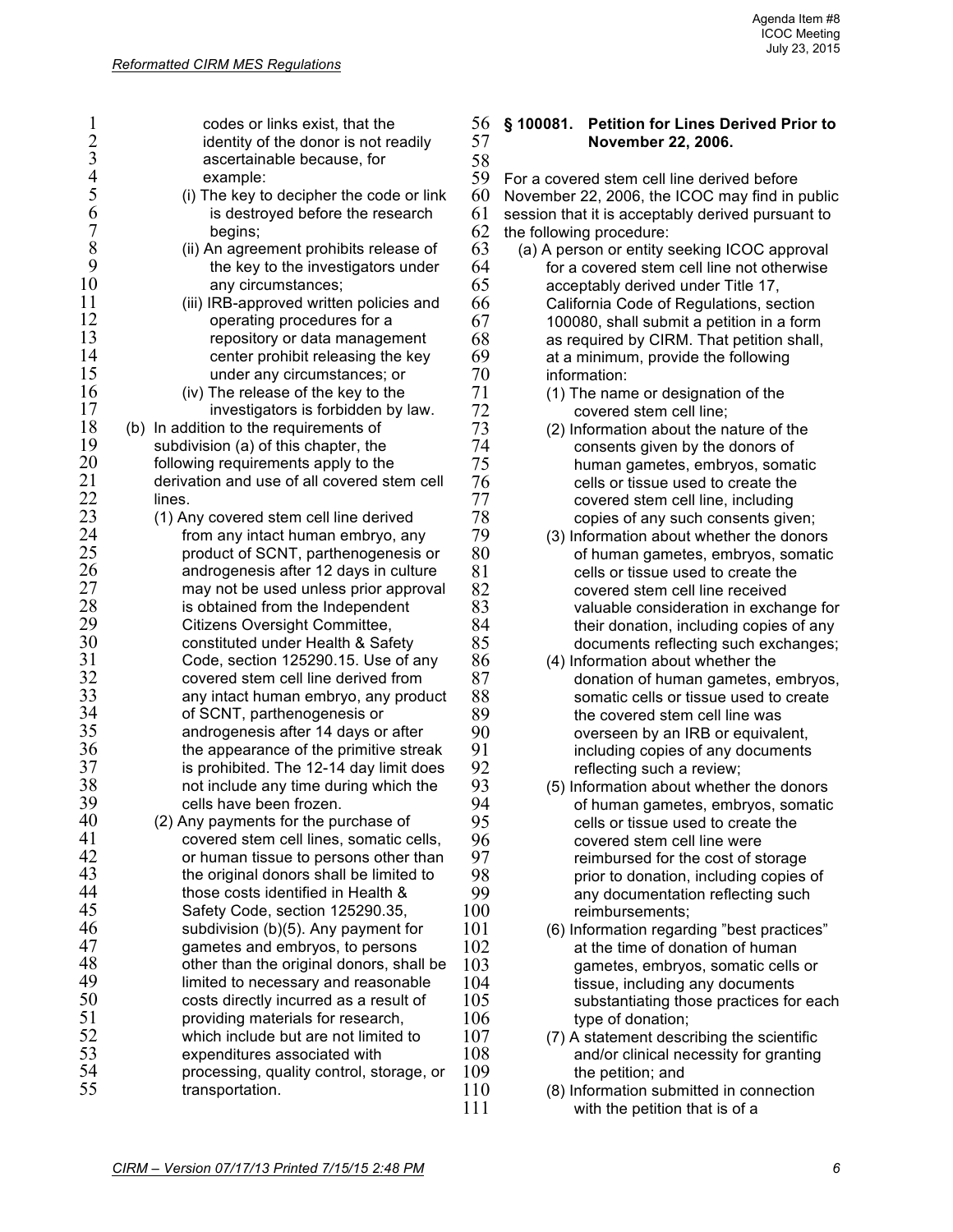|                | confidential or proprietary nature as               | 55  | (2) The donation is made without any                                         |
|----------------|-----------------------------------------------------|-----|------------------------------------------------------------------------------|
| $\overline{c}$ | defined in H&S Code section                         | 56  | restriction regarding who may be the                                         |
| 3              | 125290.30, subdivisions $(e)(B)$ or $(C)$ ,         | 57  | recipient(s) of materials derived from                                       |
| $\overline{4}$ | or that is protected from disclosure                | 58  | the tissue; and                                                              |
| 5              | pursuant to other federal or state law              | 59  | (b) The attending physician must:                                            |
| 6              | shall not be subject to disclosure                  | 60  | (1) Sign a statement that he or she has                                      |
| $\overline{7}$ | pursuant to those laws.                             | 61  | obtained the tissue in accordance with                                       |
| 8              | (b) Within 60 days of receipt of a complete         | 62  | the donor's signed statement. In the                                         |
| 9              | petition, the President of CIRM will                | 63  | case of tissue obtained pursuant to an                                       |
| 10             | prepare a written recommendation to the             | 64  | induced abortion, the physician must                                         |
| 11             | ICOC, and provide a copy of that                    | 65  | sign a statement stating that he or                                          |
| 12             | recommendation to the petitioner. The               | 66  | she:                                                                         |
| 13             | recommendation will describe the petition           | 67  | (A) Obtained the woman's consent for                                         |
| 14             | and the evidence without revealing                  | 68  | the abortion before requesting or                                            |
| 15             |                                                     | 69  |                                                                              |
| 16             | confidential and proprietary information,           | 70  | obtaining consent for the tissue to                                          |
| 17             | will include an analysis of the petition, and       | 71  | be used for research;                                                        |
| 18             | a statement of reasons for granting or              | 72  | (B) Did not alter the timing, method, or<br>procedures used to terminate the |
|                | denying the petition.                               | 73  |                                                                              |
| 19<br>20       | (c) Within 30 days of receipt of the President's    | 74  | pregnancy solely for the purpose                                             |
|                | recommendation, the petitioner may                  | 75  | of obtaining the tissue for                                                  |
| 21             | submit a response to CIRM. Once that                |     | research; and                                                                |
| 22             | response is received, the petition will be          | 76  | (C) Performed the abortion in                                                |
| 23             | placed on the agenda for the next                   | 77  | accordance with applicable law.                                              |
| 24             | regularly scheduled ICOC meeting.                   | 78  | (2) Disclose to the donor any financial                                      |
| 25             | (d) The President's recommendation and the          | 79  | interest that the attending physician                                        |
| 26             | petitioner's response shall be provided to          | 80  | has in the research to be conducted                                          |
| 27             | the ICOC and the public (by posting on              | 81  | with the tissue.                                                             |
| 28             | the CIRM website) at least ten days prior           | 82  | (3) Disclose any known medical risks to                                      |
| 29             | to the date of the meeting at which the             | 83  | the donor or risks to her privacy that                                       |
| 30             | ICOC will consider the petition.                    | 84  | might be associated with the donation                                        |
| 31             | (e) The ICOC must consider the merits of the        | 85  | of the tissue and that are in addition to                                    |
| 32             | petition in open session, and must vote to          | 86  | risks of such type that are associated                                       |
| 33             | grant or deny the petition in open session.         | 87  | with the woman's medical care.                                               |
| 34             | Members of the ICOC may request access              | 88  | (c) The principal investigator of the research                               |
| 35             | to confidential and proprietary information         | 89  | project must sign a statement certifying                                     |
| 36             | in the petition during closed session               | 90  | that he or she:                                                              |
| 37             | before acting on the petition.                      | 91  | (1) Is aware that the tissue is human fetal                                  |
| 38             | (f) The decision of the ICOC to grant or deny       | 92  | tissue obtained in a spontaneous or                                          |
| 39             | the petition is final and not subject to            | 93  | induced abortion or pursuant to a                                            |
| 40             | appeal.                                             | 94  | stillbirth;                                                                  |
|                |                                                     | 95  | (2) Is aware that the tissue was donated                                     |
| 41             | § 100085. Use of Fetal Tissue.                      | 96  | for research purposes;                                                       |
| 42             |                                                     | 97  | (3) Had no part in any decisions as to the                                   |
| 43             | Reference Public Law 103-43; JUNE 10, 1993          | 98  | timing, method, or procedures used to                                        |
| 44             | sections (a)- $(c[1][2]),$                          | 99  | terminate the pregnancy; and                                                 |
| 45             |                                                     | 100 | (4) Is not the donor's attending physician.                                  |
| 46             | Fetal tissue shall be procured in accordance        |     |                                                                              |
| 47             | with 17 Cal. Code Regs. section 100080,             | 101 | \$100090.<br><b>Special Considerations for CIRM-</b>                         |
| 48             | subdivision (a)(2). In addition, research involving | 102 | <b>Funded Procurement, Derivation</b>                                        |
| 49             | human fetal tissue will adhere to the following     | 103 | and Transplantation                                                          |
| 50             | provisions:                                         | 104 |                                                                              |
| 51             | (a) The woman who donates the fetal tissue          | 105 | (a) Where CIRM funds are to be used for                                      |
| 52             | must sign a statement declaring:                    | 106 | research intended to derive a covered stem                                   |
| 53             | (1) That the donation is being made for             | 107 | cell line, the SCRO committee must                                           |
| 54             | research purposes, and                              | 108 | determine or the designated institutional                                    |
|                |                                                     | 109 | official must certify the applicable                                         |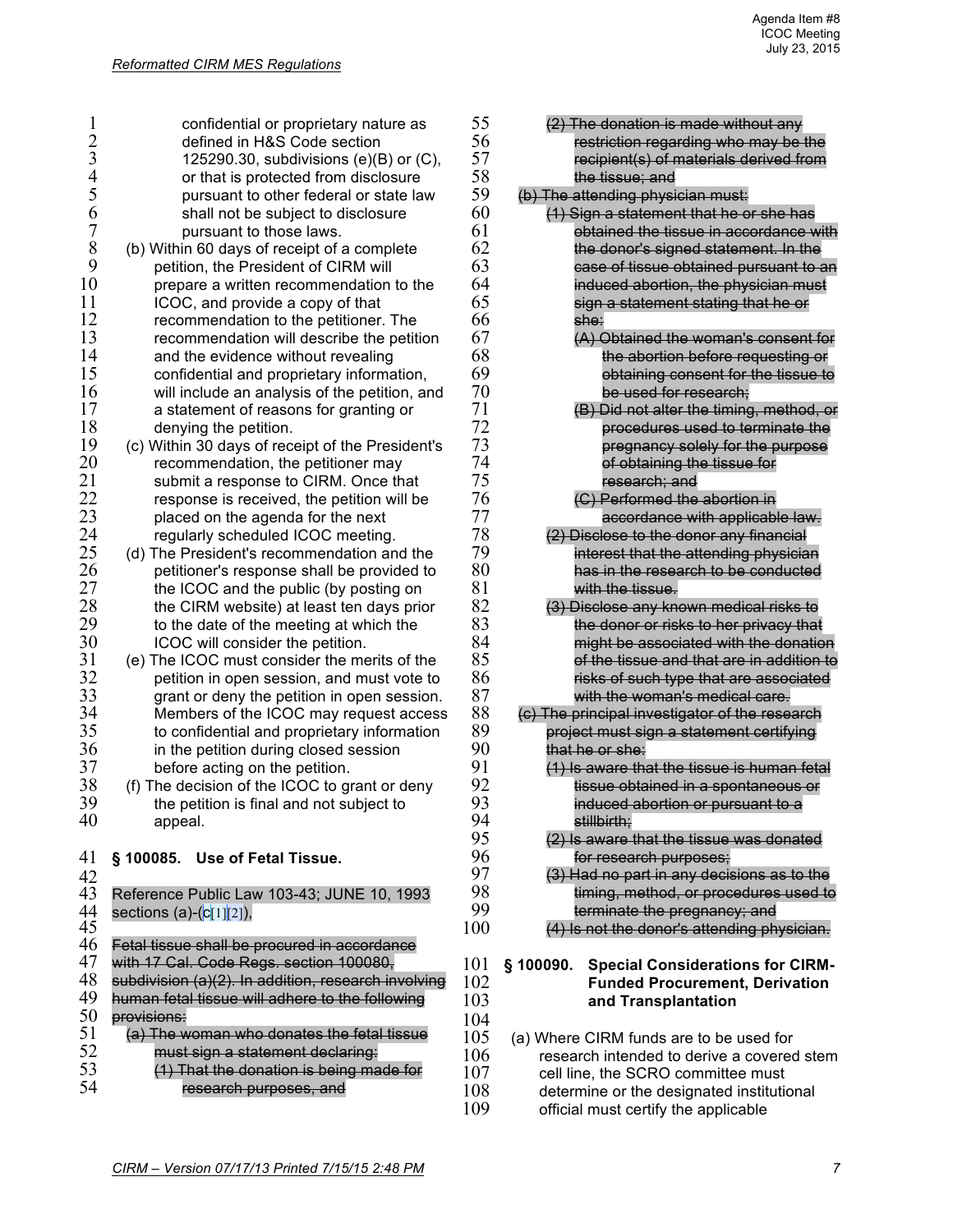1 requirements of Code of California<br>2 Regulations, title 17, section 10008<br>3 subdivision (a)(2) or (a)(3) and title 2 Regulations, title 17, section 100080,  $\frac{3}{4}$  subdivision (a)(2) or (a)(3) and title 17,<br>4 section 100080, subdivision (b) have b 4 section 100080, subdivision (b) have been<br>5 met, subject to the following: met, subject to the following: 6 7 (1) For embryos created before November<br>8 22, 2006 consent exclusively from 8 22, 2006 consent exclusively from 9 oocyte donors is sufficient provided the<br>10 sperm donor cannot be identified and 10 sperm donor cannot be identified and<br>11 the donation was made in accordance  $11$  the donation was made in accordance<br> $12$  with the legal requirements in force at 12 with the legal requirements in force at 13 by the place and time of donation. 13 the place and time of donation.<br>14 (2) For gametes or embryos, proce 14 (2) For gametes or embryos, procured from<br>15 human subiects, after November 22. human subjects, after November 22, 16 2006, the SCRO committee must<br>17 confirm that donors provided volu 17 confirm that donors provided voluntary<br>18 and informed consent in accordance 18 and informed consent in accordance<br>19 with Code of California Regulations 19 with Code of California Regulations, title<br>20 17. section 100100. subdivision (b).  $20$  17, section 100100, subdivision (b).<br> $21$  (3) For research involving the use of  $21$  (3) For research involving the use of  $22$  embryos originally created using i  $22$  embryos originally created using in vitro<br> $23$  fertilization for reproductive purposes.  $23$  fertilization for reproductive purposes,<br>24 file physician performing oocyte retries  $24$  the physician performing oocyte retrieval<br> $25$  or attending physician responsible for  $25$  or attending physician responsible for<br> $26$  infertility treatment may not be the 26 infertility treatment may not be the 27 CIRM-funded Principal Investigator (as<br>28 defined in title 17. California Code of 28 defined in title 17, California Code of<br>29 Regulations, section 100500) unless 29 Regulations, section 100500) unless the<br>30 SCRO committee has approved an 30 SCRO committee has approved an<br>31 exemption from this requirement. exemption from this requirement. 32 (4) For human somatic cells, procured from<br>33 human subiects, after November 22. 33 human subjects, after November 22,<br>34 2006, where the CIRM-funded resear  $34$  2006, where the CIRM-funded research<br> $35$  is designed to develop cells for 35 is designed to develop cells for<br>36 **interest to the form** that the form that the born to a live born to a live born to a live born to a live born to a live born to a live born to a live born to a live born to a live bo 36 transplantation into a live born human;<br>37 the SCRO committee must confirm that the SCRO committee must confirm that 38 donors provided voluntary and informed<br>39 consent including the requirements of 39 **consent including the requirements of** 40 **consent including the requirements of** 40 40 Code of California Regulations, title 17,<br>41 section 100100, subdivision (b)(1)(F). 41 section 100100, subdivision  $(b)(1)(E)$ .<br>42 (b) CIRM funds may not be use to provide 42 (b) CIRM funds may not be use to provide<br>43 valuable consideration to donors of 43 valuable consideration to donors of<br>44 oametes, embryos, somatic cells or 44 gametes, embryos, somatic cells or tissue.<br>45 This provision does not probibit This provision does not prohibit 46 reimbursement for permissible expenses as<br>47 refined in California Code of Regulations 47 defined in California Code of Regulations,<br>48 title 17 section 100020 subdivision (b) 48 title 17, section 100020, subdivision (h).<br>49 (c) The modification of an acceptably derive  $49$  (c) The modification of an acceptably derived  $50$  stem cell line shall not be considered a 50 stem cell line shall not be considered a<br>51 CIRM-funded derivation CIRM-funded derivation. 52 **§ 100095. Additional Requirements for**  53 **Research Involving Oocytes.** 54

- 55 When procurement of oocytes are required for
- 56 CIRM-funded research, the SCRO committee<br>57 must confirm the following conditions have bee
- must confirm the following conditions have been 58 met:<br>59 (a)
- 59 (a) The clinic performing oocyte retrieval is a<br> $60$  member of the Society for Assisted member of the Society for Assisted 61 Reproductive Technology.<br>62 (b) The procurement and dispo
- $62$  (b) The procurement and disposition for<br> $63$  research purposes of oocytes initially 63 research purposes of oocytes initially<br>64 rovided for reproductive uses, either 64 provided for reproductive uses, either for<br>65 use by the donor or another woman, shall  $65$  use by the donor or another woman, shall  $66$  not knowingly compromise the optimal not knowingly compromise the optimal 67 reproductive success of the woman in<br>68 infertility treatment. Pursuant to this 68 infertility treatment. Pursuant to this<br>69 requirement the SCRO shall confirm  $69$  requirement, the SCRO shall confirm the  $70$  following: 70 following:<br>71 (1) The in
- 71 (1) The infertility treatment protocol is<br>72 established prior to requesting or T2 established prior to requesting or<br>T3 botaining consent for a donation f 73 obtaining consent for a donation for<br>74 research purposes and that the 74 research purposes and that the<br>75 research or prospect of donation for researc 75 prospect of donation for research<br>76 does not alter the timing, method. 76 does not alter the timing, method, or
- $77$  procedures selected for clinical care.<br> $78$  (2) The woman in infertility treatment  $78$  (2) The woman in infertility treatment<br> $79$  makes the determination that she 79 makes the determination that she<br>80 does not want or need the oocytes 80 does not want or need the oocytes for<br>81 her own reproductive success 81 her own reproductive success.<br>82 (3) The donation of oocytes for rese
- $82$  (3) The donation of oocytes for research is  $83$  done without valuable consideration 83 done without valuable consideration<br>84 either directly or indirectly. 84 either directly or indirectly.<br>85 (4) If the procurement of oocyte
- (4) If the procurement of oocytes involves 86 **a** donor providing oocytes for another<br>87 **because woman's reproductive use**, then the 87 woman's reproductive use, then the<br>88 donation to research must be 88 donation to research must be<br>89 expressly permitted by the ori  $89$  expressly permitted by the original  $90$
- 90 donor.<br>91 (5) If the pr (5) If the procurement of oocytes involves 92 use of materials donated for<br>93 meproductive use by another 93 reproductive use by another woman<br>94 and with valuable consideration in 94 and with valuable consideration in<br>95 excess of reimbursement for 95 excess of reimbursement for<br>96 **expenses** for the permissible expenses for the 96 **permissible expenses for the oocyte**<br>97 **begine only donor, then oocytes may not be used** 97 donor, then oocytes may not be used<br>98 for CIRM-funded research.
- 98 for CIRM-funded research.<br>99 (c) The CIRM-funded institution sha 99 (c) The CIRM-funded institution shall develop  $100$  procedures to ensure that an individual procedures to ensure that an individual 101 who donates oocytes for CIRM-funded<br>102 research has access to medical care th research has access to medical care that  $103$  is required as a direct and proximate result  $104$  of that donation. Such care shall be 104 of that donation. Such care shall be 105 or provided at no cost to the donor. If a  $105$  provided at no cost to the donor. If a donor  $106$  is medically insured, the donor shall not 106 is medically insured, the donor shall not 107 be required to claim any treatment costs 107 be required to claim any treatment costs<br>108 through her own insurance policy. 108 through her own insurance policy.<br>109 (d) The physician attending to any don
- 109 (d) The physician attending to any donor and 110 the principal investigator shall not be the the principal investigator shall not be the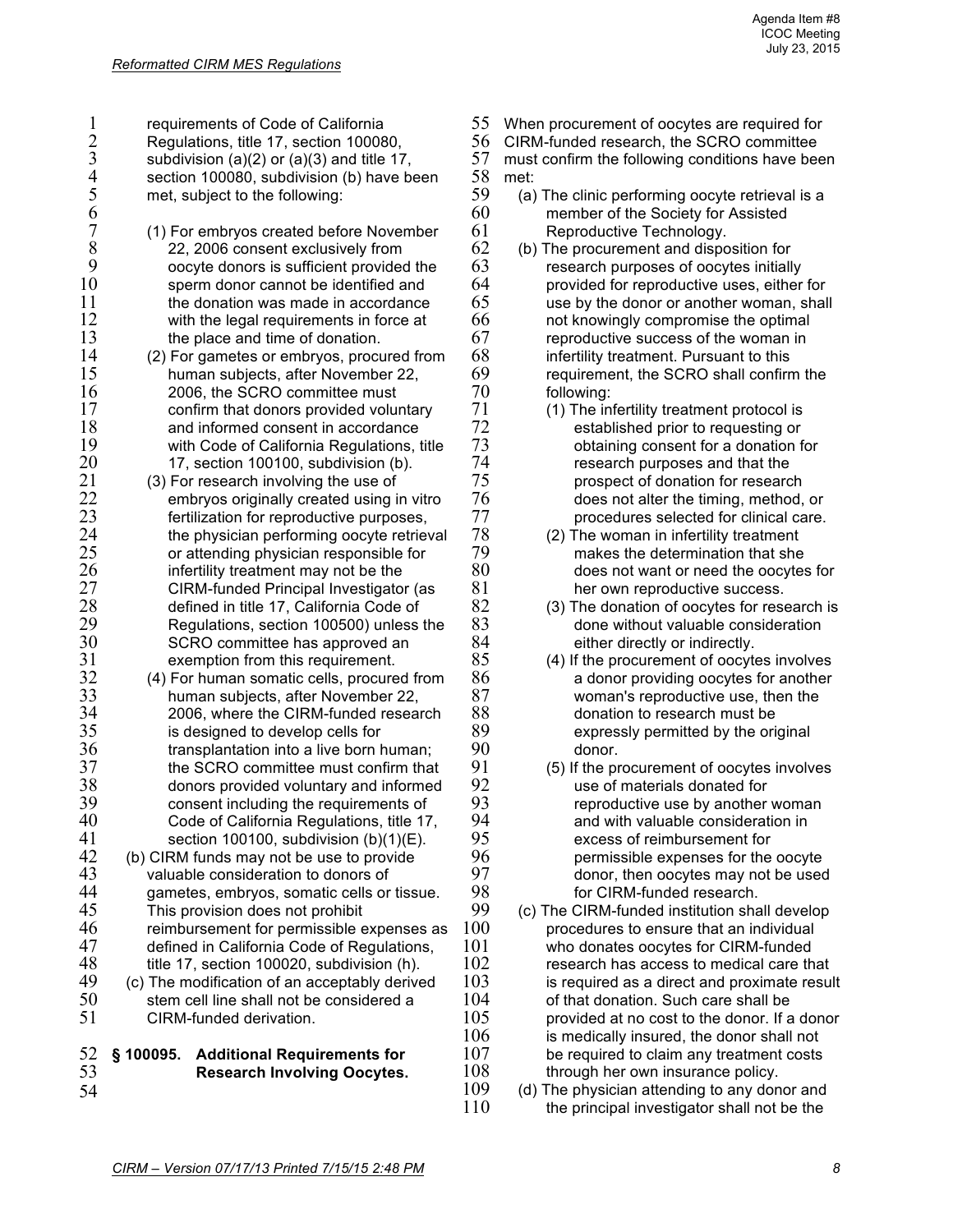| $\mathbf{1}$      |     | same person unless exceptional                                                          | 56       |
|-------------------|-----|-----------------------------------------------------------------------------------------|----------|
|                   |     | circumstances exist and an IRB has                                                      | 57       |
| $\frac{2}{3}$ 4 5 |     | approved an exemption from this                                                         | 58       |
|                   |     | requirement.                                                                            | 59       |
|                   |     | (e) The physician performing oocyte retrieval                                           | 60       |
| 6                 |     | shall not have a financial interest in the                                              | 61       |
| $\overline{7}$    |     | outcome of the research.                                                                | 62       |
|                   |     |                                                                                         | 63       |
| 8                 |     | § 100100. Informed Consent Requirements.                                                | 64       |
| 9                 |     |                                                                                         | 65<br>66 |
| 10<br>11          |     | (a) All CIRM-funded human subjects research                                             | 67       |
| 12                |     | shall be performed in accordance with                                                   | 68       |
| 13                |     | Title 45 Code of Federal Regulations, Part<br>46 (Protection of Human Subjects),        | 69       |
| 14                |     | revised June 23, 2005, and California                                                   | 70       |
| 15                |     | Health and Safety Code section 24173. In                                                | 71       |
| 16                |     | accordance with existing law, California                                                | 72       |
| 17                |     | Health and Safety Code section 24173                                                    | 73       |
| 18                |     | does not apply to a person who is                                                       | 74       |
| 19                |     | conducting research as an investigator                                                  | 75       |
| 20                |     | within an institution that holds an                                                     | 76       |
| 21                |     | assurance with the United States                                                        | 77       |
| 22                |     | Department of Health and Human                                                          | 78       |
| 23                |     | Services pursuant to Title 45 Code of                                                   | 79       |
| 24                |     | Federal Regulations Part 46, revised June                                               | 80       |
| 25                |     | 23, 2005, and who obtains informed                                                      | 81       |
| 26                |     | consent in the method and manner                                                        | 82<br>83 |
| 27<br>28          |     | required by those regulations.                                                          | 84       |
| 29                | (b) | In addition to the requirements of Code of<br>California Regulations, title 17, section | 85       |
| 30                |     | 100080, subdivision (a)(2), the following                                               | 86       |
| 31                |     | provisions apply when CIRM funded                                                       | 87       |
| 32                |     | research involves donation of human                                                     | 88       |
| 33                |     | gametes, embryos, somatic cells or tissue                                               | 89       |
| 34                |     | for derivation of new covered stem cell                                                 | 90       |
| 35                |     | lines:                                                                                  | 91       |
| 36                |     | (1) CIRM-funds may not be used for                                                      | 92       |
| 37                |     | research that violates the documented                                                   | 93       |
| 38                |     | preferences of donors with regard to                                                    | 94       |
| 39                |     | the use of donated materials. The                                                       | 95       |
| 40                |     | SCRO committee or IRB must confirm                                                      | 96<br>97 |
| 41<br>42          |     | that donors have given voluntary and                                                    | 98       |
| 43                |     | informed consent in accordance with<br>this section. To ensure that donors are          | 99       |
| 44                |     | fully informed of the potential uses of                                                 | 100      |
| 45                |     | donated materials in addition to the                                                    | 101      |
| 46                |     | general requirements for obtaining                                                      | 102      |
| 47                |     | informed consent identified in                                                          | 103      |
| 48                |     | subdivision (a) of this regulation,                                                     | 104      |
| 49                |     | researchers shall disclose all of the                                                   | 105      |
| 50                |     | following, unless a specific item has                                                   | 106      |
| 51                |     | been determined by the SCRO                                                             | 107      |
| 52                |     | committee or IRB to be inapplicable:                                                    | 108      |
| 53                |     | (A) Derived cells or cell products may                                                  | 109      |
| 54                |     | be kept for many years.                                                                 | 110      |
| 55                |     | (B) Whether or not the identity(ies) of                                                 | 111      |

the donor will be ascertainable by those who work with the resulting cells or cell products. If the identity of the donor is to remain associated with the cells or cell products, then the investigator must inform the donor of any plan for recontact whether for the purpose of providing information about research findings to donors, or for the purpose of requesting additional health information. After donation, an investigator may recontact a donor only if the donor consents at the time of donation.

- (C) Cell lines may be used in future studies which are not now foreseeable.
- (D) Derived cells or cell products may be used in research involving genetic manipulation.
- (E) Derived cells or cell products may be transplanted into humans or animals
- (F) Derived cells or cell products are not intended to provide direct medical benefit to the donor, except in the case of autologous donation.
- (G) The donation is being made without restriction on the recipient of transplanted cells, except in the case where donation is intended for autologous transplantation.
- (H) Neither consent nor refusal to donate materials for research will affect the quality of any care provided to a potential donor.
- (I) Although the results of research including donated materials may be patentable or have commercial value, the donor will have no legal or financial interest in any commercial development resulting from the research.
- $(2)$  A donor must be given the opportunity to impose restrictions on future uses of donated materials. Researchers may choose to use materials only from donors who agree to all future uses without restriction.
- (3) For CIRM-funded research involving the donation of oocytes, an IRB finding that potential risks of donation are reasonable even if there is no anticipated benefit to the donor shall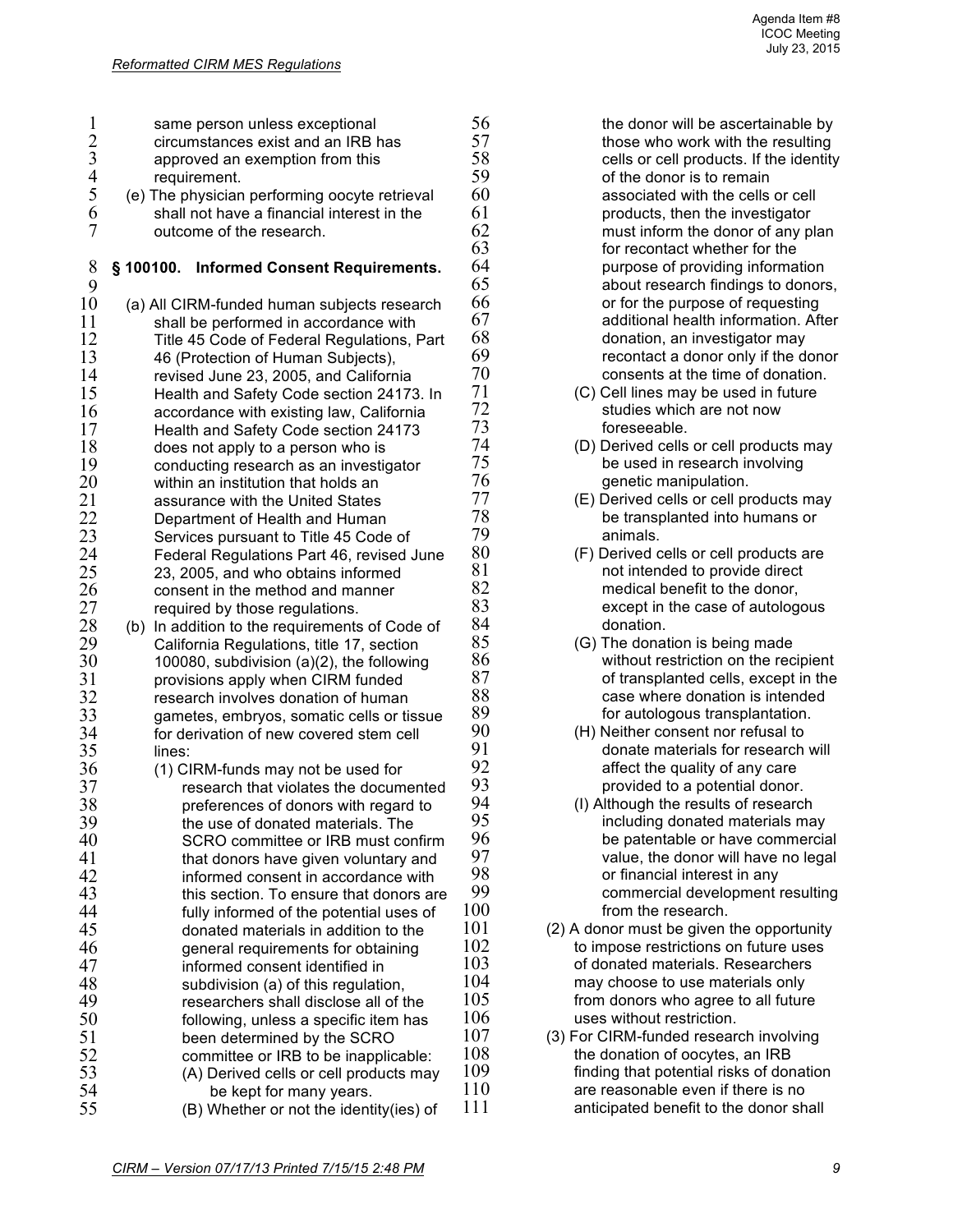| 1                                     | be documented and made available to                                    | 57       | (v) Stem cell lines developed from                         |
|---------------------------------------|------------------------------------------------------------------------|----------|------------------------------------------------------------|
| $\frac{2}{3}$                         | the donor, SCRO and the CIRM. In                                       | 58       | her oocytes will be grown in                               |
|                                       | addition, the following requirements                                   | 59       | the lab and shared with other                              |
| $\overline{4}$                        | apply:                                                                 | 60       | researchers for studies in the                             |
| 5                                     | (A) The description of foreseeable risk                                | 61       | future.                                                    |
| 6                                     | required in subdivision (a) of this                                    | 62       | (vi) If stem cells derived from her                        |
| $\begin{array}{c} 7 \\ 8 \end{array}$ | regulation shall include but not be                                    | 63       | donation are to be                                         |
|                                       | limited to information regarding                                       | 64       | transplanted into patients,                                |
| 9                                     | the risks of ovarian                                                   | 65       | researchers might recontact                                |
| 10                                    | hyperstimulation syndrome,                                             | 66       | the donor to get additional                                |
| 11                                    | bleeding, infection, anesthesia                                        | 67       | health information.                                        |
| 12                                    | and pregnancy.                                                         | 68       | (vii) Donors receive no payment                            |
| 13                                    | (B) Any relationship between the                                       | 69       | beyond reimbursement for                                   |
| 14                                    | attending physician and the                                            | 70       | permissible expenses.                                      |
| 15                                    | research or researcher(s) must be                                      | 71       | (viii) Stem cell lines derived as a                        |
| 16                                    | disclosed to an egg donor.                                             | 72<br>73 | result of her oocyte donation                              |
| 17                                    | (C) Prospective donors shall be                                        |          | may be patented or                                         |
| 18                                    | informed of their option to                                            | 74       | commercialized, but donors                                 |
| 19<br>20                              | deliberate before deciding                                             | 75<br>76 | will not share in patent rights                            |
| 21                                    | whether or not to give consent. If                                     | 77       | or in any revenue or profit                                |
| 22                                    | a deliberation period is chosen,<br>the donor shall be informed of her | 78       | from the patents.<br>(4) For funded research involving the |
| 23                                    | right to determine the method of                                       | 79       | donation and destruction of human                          |
| 24                                    | recontact. The donor must be                                           | 80       | embryos for stem cell research, the                        |
| 25                                    | informed that she has the option                                       | 81       | informed consent process shall                             |
| 26                                    | to initiate recontact. Investigators                                   | 82       | include a disclosure that embryos will                     |
| 27                                    | shall not initiate recontact unless                                    | 83       | be destroyed in the process of                             |
| 28                                    | the donor has consented, and this                                      | 84       | deriving embryonic stem cells.                             |
| 29                                    | consent is documented in the                                           | 85       | (5) Research that uses human umbilical                     |
| 30                                    | research record.                                                       | 86       | cord, cord blood or placenta, consent                      |
| 31                                    | (D) The researcher shall ascertain that                                | 87       | shall be obtained from the birth                           |
| 32                                    | the donor understands the                                              | 88       | mother.                                                    |
| 33                                    | essential aspects of the research                                      | 89       | (6) For research involving the donation of                 |
| 34                                    | involving donated materials,                                           | 90       | somatic cells for SCNT, the informed                       |
| 35                                    | following a process approved by                                        | 91       | consent process shall include                              |
| 36                                    | the designated IRB or SCRO                                             | 92       | disclosure as to whether the donated                       |
| 37                                    | committee. Understanding the                                           | 93       | cells may be available for autologous                      |
| 38                                    | essential aspects of the research                                      | 94       | treatment in the future.                                   |
| 39                                    | includes understanding at least                                        | 95       |                                                            |
| 40                                    | that:                                                                  |          |                                                            |
| 41                                    | (i) Eggs will not be used for                                          | 96       | § 100110.<br><b>Fairness and Diversity in</b>              |
| 42                                    | reproductive purposes.                                                 | 97       | Research.                                                  |
| 43                                    | (ii) There are medical risks in                                        | 98       |                                                            |
| 44                                    | oocyte donation, including the                                         | 99       | CIRM grantees shall comply with the California             |
| 45                                    | risks of ovarian                                                       | 100      | Health Research Fairness Act, California Health            |
| 46                                    | hyperstimulation syndrome,                                             | 101      | and Safety Code, sections 439.900-439.906,                 |
| 47                                    | bleeding, infection,                                                   | 102      | and Inclusion of Women and Minorities in                   |
| 48                                    | anesthesia, and pregnancy.                                             | 103      | Clinical Research Act, Health and Safety Code,             |
| 49                                    | (iii) The research is not intended                                     | 104      | sections 100237-100239.                                    |
| 50                                    | to directly benefit the donor or                                       | 105      |                                                            |
| 51                                    | any other individual.                                                  | 106      |                                                            |
| 52                                    | (iv) Whether stem cell lines will be                                   | 107      |                                                            |
| 53                                    | derived from her oocytes                                               | 108      | This document contains a reformatted version of            |
| 54                                    | through fertilization, SCNT,                                           | 109      | the CIRM Medical and Ethical Standards                     |
| 55                                    | parthenogenesis, or some                                               | 110      | regulations. The official version of these                 |
| 56                                    | other method.                                                          |          |                                                            |